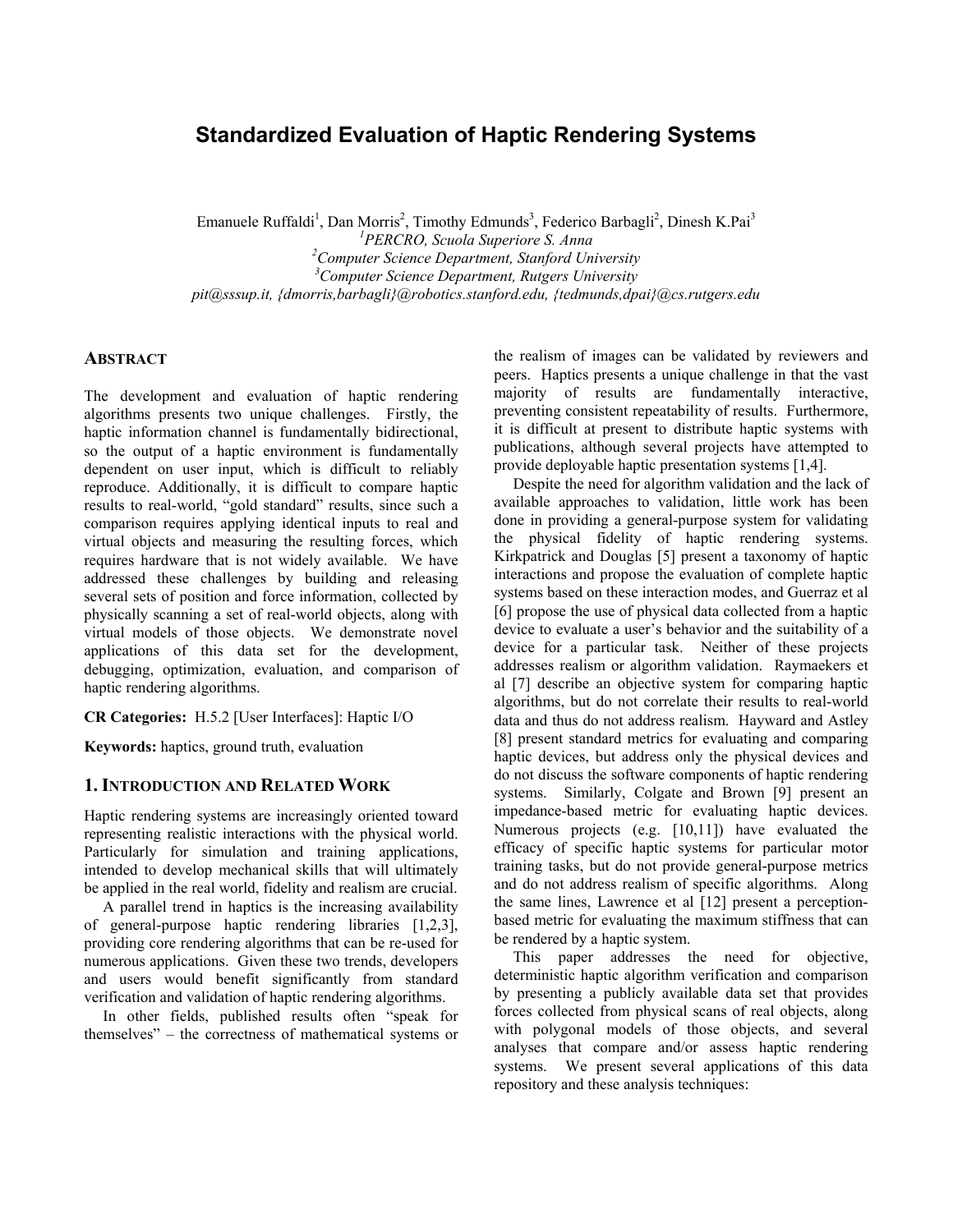- *Evaluation of rendering realism:* comparing the forces generated from a physical data set with the forces generated by a haptic rendering algorithm allows an evaluation of the physical fidelity of the algorithm.
- *Comparison of haptic algorithms:* Running identical inputs through multiple rendering algorithms allows identification of the numeric strengths and weaknesses of each.
- *Debugging of haptic algorithms:* identifying specific geometric cases in which a haptic rendering technique diverges from the correct results allows the isolation of implementation bugs or scenarios not handled by a particular approach, independent of overall accuracy.
- *Performance evaluation:* Comparing the computation time required for the processing of a standard set of inputs allows objective comparison of the performance of specific implementations of haptic rendering algorithms.

The data and analyses presented here assume an impedance-based haptic rendering system and a single point of contact between the haptic probe and the object of interested. This work thus does not attempt to address the full range of possible contact types or probe shapes. Similarly, this work does not attempt to validate the realism of an entire haptic rendering pipeline, which would require a consideration of device and user behavior and perceptual psychophysics. Rather, we present a data set and several analyses that apply to a large (but not universal) class of haptic rendering systems. We leave the extension of this approach to a wider variety of inputs and to more sophisticated metrics as future work.

The remainder of this paper is structured as follows: Section 2 will describe our system for physical data acquisition, Section 3 will describe the process by which we simulate a contact trajectory for evaluation of a haptic rendering algorithm, Section 4 will describe some example results we have obtained through this process, and Section 5 will discuss the limitations of our method and several scenarios in which our data and methods may be useful to others in the haptics community. We conclude with a description of our public data repository and a discussion of future extensions to this work.

# **2. DATA ACQUISITION**

Haptic rendering algorithms typically have two sources of input: a geometric model of an object of interest and realtime positional data collected from a haptic interface. The output of this class of algorithms is typically a stream of forces that is supplied to a haptic interface. A key goal of our data and analyses is to compare this class of algorithms to real-world data, which requires: (a) collecting or creating



**Figure 1. The sensor used to acquire force and torque information, alongside a coin to indicate scale.** 

a geometric model of a real-world object and (b) collecting a series of correlated forces and positions on the surface of that object.

We have constructed a sensor apparatus that allows the collection of this data. Our specific goal is to acquire data for haptic interaction with realistic objects using a handheld stylus or pen-like device (henceforth called "the probe"). We use the HAVEN, an integrated multisensory measurement and display environment at Rutgers, for acquiring measurements interactively, with a human in the loop.

In previous work [13,14], we acquired such measurements using a robotic system called ACME (the UBC Active Measurement facility). This robotic approach has many advantages, including the ability to acquire repeatable and repetitive measurements for a long period of time, and the ability to acquire measurements from remote locations on the Internet. However, our current goals are different, and a hand-held probe offers a different set of advantages that are important for evaluating interaction with a haptic device.

First, it measures how a real probe behaves during natural human interaction, and therefore provides more meaningful data for comparison. This is important, because contact forces depend in part on the passive, taskdependent impedance of the hand holding the probe, which is difficult to measure or to emulate with a robot arm. Second, the dexterity of robot manipulators available today is very poor in comparison with the human hand. Furthermore, acquiring measurements in concave regions or near obstacles using a robot is very difficult, but is easy for a human.

We acquired three types of measurements for each object in our data repository:

- 1. The object's 3D shape
- 2. Motion of the probe tip relative to the object
- 3. The force on the probe tip during contact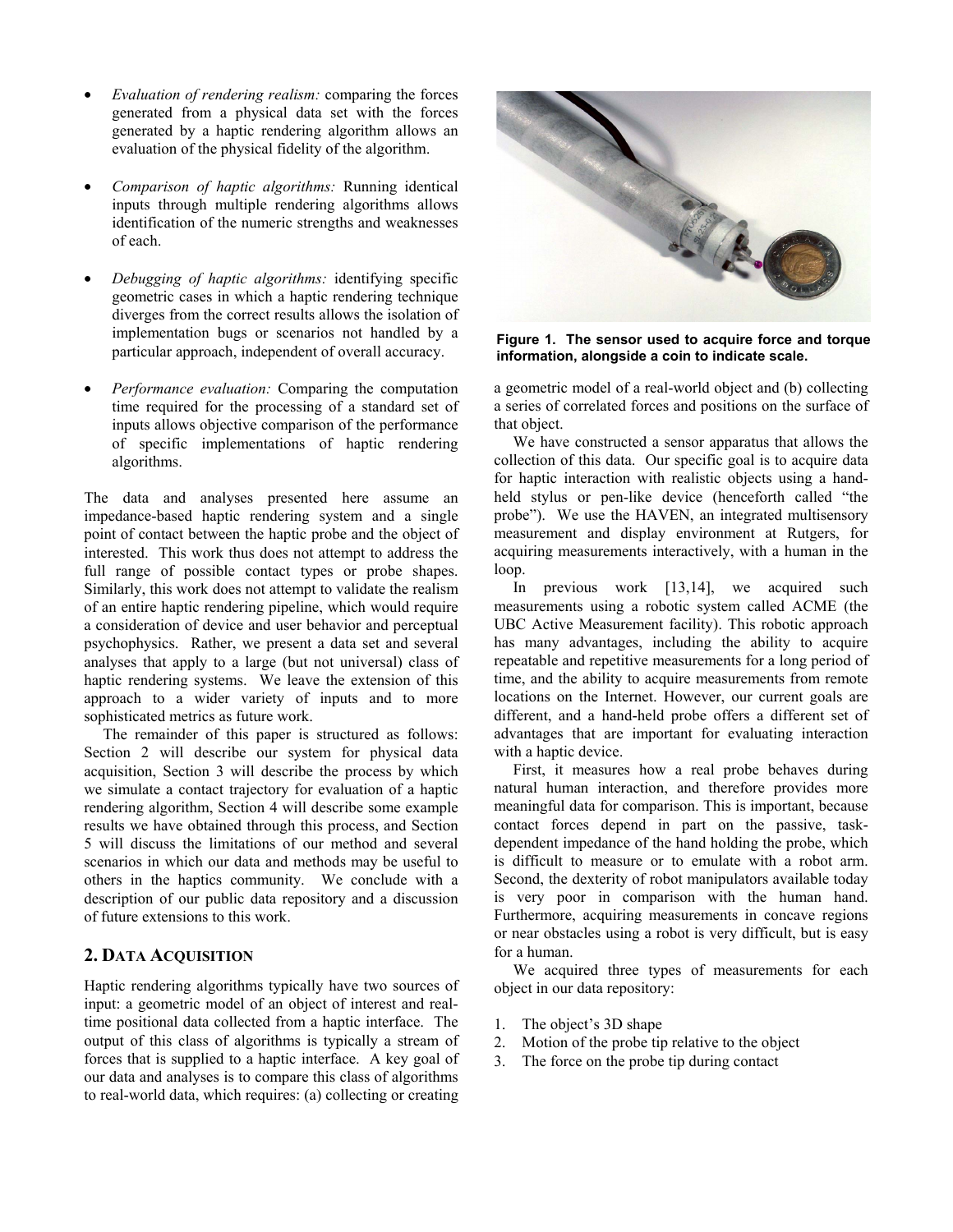

**Figure 2. Data collected from our scanning apparatus. Normal (z) forces are indicated in red, tangential (x,y) forces are indicated in green and blue. The data presented here represent a scanning motion, primarily on the y axis, on a flat plane. Brief initial and final taps were added to aid registration of force and motion data; they are visible in the normal force.** 

We describe these measurements in the remainder of this section, in reverse order.

Force data are acquired using a custom-designed handheld probe built around a Nano17 6-axis force/torque sensor (Figure 1) (ATI Industrial Automation, Apex, NC, USA). The reported spatial resolution of the force sensor is as follows (the z-axis is aligned with the axis of the probe): Fx,Fy 1/320 N; Fz 1/640 N; Tx,Ty 1/128 N·mm; Tz 1/128 N·mm.

A replaceable sphere-tipped Coordinate Measuring Machine (CMM) stylus is attached to the front face of the force sensor, and a handle to the rear, allowing a user to drag the probe tip over the surface being measured. The interchangability of the probe tip is important, since the curvature of the contact area kinematically filters the probe motion and thus impacts the acquired data.

As the surface is being probed, the force/torque measurements from the Nano17 are sampled at 5kHz using a 16-bit A/D converter (National Instruments, Austin, Texas, USA). The static gravitational load due to the probe tip is compensated for based on the measured orientation of the probe. The force and torque measured at the force sensor are transformed to the center of the probe tip to compute the contact force on the tip.

In addition to measuring force and torque, the probe's motion is tracked to provide simultaneous position data. The probe is tracked using a six-camera motion-capture system (Vicon Peak, Lake Forest, CA, USA). Several small retroreflective optical markers are attached to the probe, allowing the camera system to record and reconstruct the probe's position and orientation at 60Hz. The reconstructed position is accurate to less than 0.5mm.

The object being measured is also augmented with optical tracking markers, so the configuration of the probe



**Figure 3. An overview of our data processing and algorithm evaluation pipeline. An object is scanned, producing a 3D geometric model and an out-trajectory. An in-trajectory is synthesized from this out-trajectory and is fed as input to a haptic rendering system, which produces force and trajectory information. This information can be compared to the physically-scanned forces and the original trajectory**.

with respect to the object is known even when the user moves the object to access different locations on the surface. The object is scanned with a Polhemus FastScan laser scanner (Polhemus, Colchester, VT, USA) to generate a mesh representation of the object's surface. The manufacturer reports an accuracy of 1mm for the surface. A water-tight triangular mesh is extracted from the scans using a fast RBF method. The location of the optical tracking markers are included in the scan to allow registration of the surface geometry with the motion capture data acquired during contact measurement. Figure 2 shows an example data series acquired with our setup. The full data set is available in the public repository (see Section 7).

Our initial scanning effort has focused on rigid objects, to constrain the analysis to static geometry.

## **3. DATA PROCESSING**

Given a set of scanned trajectories, we evaluate a haptic rendering algorithm by feeding a sequence of scanned probe positions into the algorithm and comparing the computed forces to the physically-scanned forces. For penalty-based haptic rendering algorithms, this requires a pre-processing step to create a virtual trajectory that is inside the virtual representation of the scanned object.

This section will describe this process, which can be summarized in three stages:

- 1. Pre-processing of a scanned trajectory to allow direct comparison to rendered trajectories.
- 2. Computation of rendered forces and a surface contact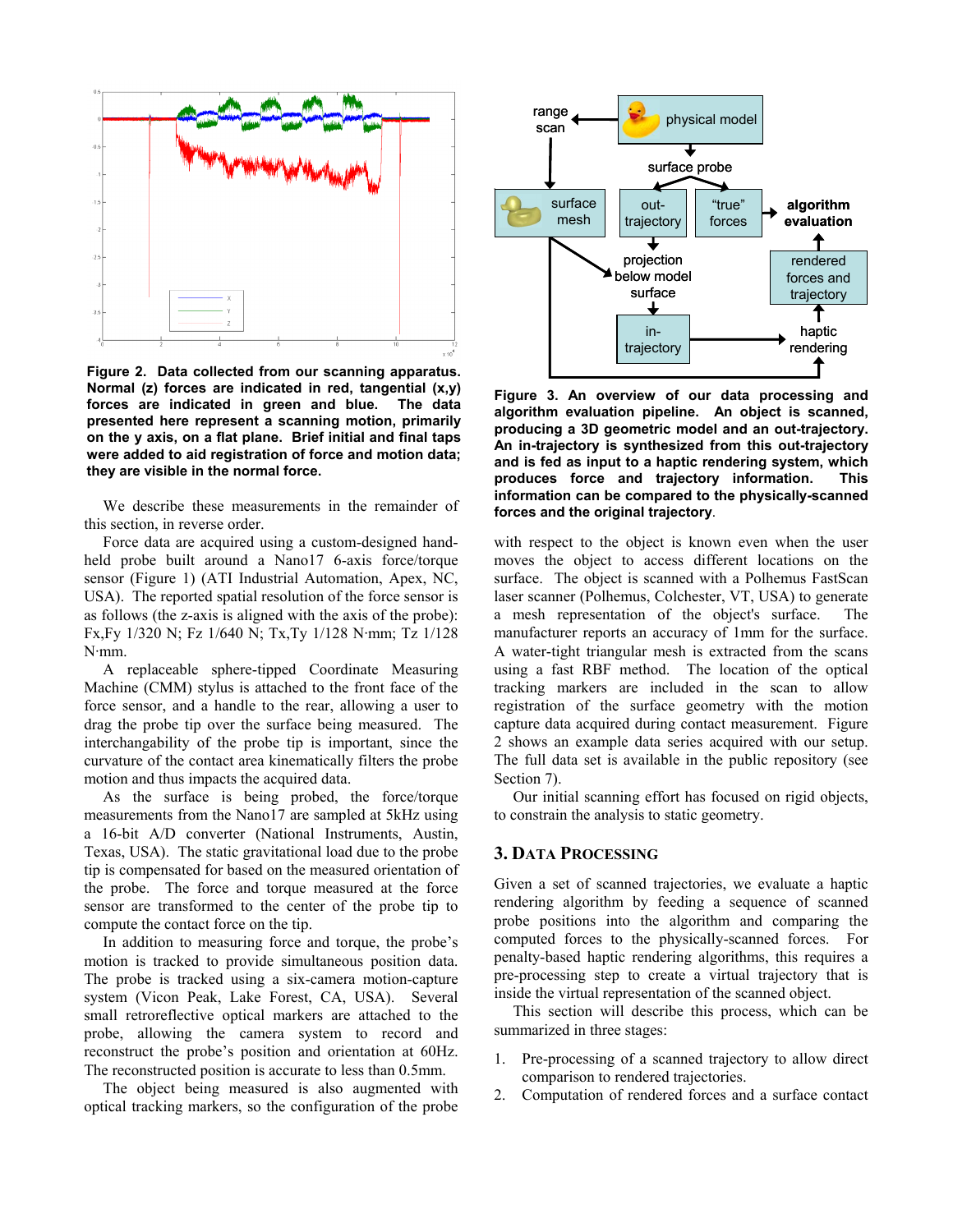point trajectory by the haptic rendering algorithm that is being evaluated, using the pre-processed input positions.

3. Computation of performance metrics from the output of the haptic rendering system.

Figure 3 summarizes this process.

#### **3.1 Data pre-processing**

The haptic rendering algorithms on which we have performed initial analyses are penalty-based: the virtual haptic probe is allowed to penetrate the surface of a simulated object, and a force is applied to expel the haptic probe from the object. A physical (real-world) probe scanning the surface of a physical object never penetrates the surface of the object. Therefore a virtual scanning trajectory is not expected to be identical to a physical trajectory, even if a user intends to perform the same probe motions on the real and virtual objects. We therefore perform a pre-processing step that – given a physical scanning trajectory – generates a sub-surface trajectory that (under ideal conditions) produces a surface contact trajectory that is equivalent to the scanned trajectory. This allows a direct comparison of a trajectory collected from a haptic simulation with the ideal behavior that should be expected from that simulation.

We refer to an ideal trajectory (one in which the probe never penetrates the surface of the object) as an "outtrajectory", and a trajectory that allows the probe to travel inside the object as an "in-trajectory". Figure 4 demonstrates this distinction.

The penetration depth (the distance between the in- and out-trajectories) of a virtual haptic probe into a surface is generally dependent on an adjustable spring constant, which is an input to the algorithm and should be considered part of the system that is under evaluation; this constant is reported along with all results in our online repository. The spring constant is assumed to be homogeneous for purposes of the present analysis.

Typically, penetration depth and the resulting penalty force are related to this spring constant according to Hooke's Law:

$$
\mathbf{f}_p = -k\mathbf{x} \tag{1}
$$

Here  $f_p$  is the penalty force vector, k is the scalar stiffness constant, and **x** is the penetration vector (the vector between the haptic probe position and a surface contact point computed by the haptic rendering algorithm). We use this relationship to compute a corresponding intrajectory for a physically-scanned out-trajectory.

Surface normals are computed at each point in the outtrajectory, using the scanned geometric model of the object. These surface normals are then used to extract the normal component of the recorded force at each point. Each point



**Figure 4. An "out-trajectory" represents the path taken by a physical probe over the surface of an object; a haptic rendering algorithm typically approximates this trajectory with an "in-trajectory" that allows the probe to enter the virtual object.** 

in the sampled out-trajectory is then converted to a corresponding point in the in-trajectory by projecting the surface point into the object along the surface normal, by a distance inversely proportional to the chosen stiffness and directly proportional to the recorded normal force (for a given normal force, higher stiffnesses should result in lower penetration depths):

$$
\mathbf{p}_{\text{in}} = \mathbf{p}_{\text{out}} - \mathbf{F}_{\text{n}} / k \tag{2}
$$

Here  $p_{in}$  and  $p_{out}$  are corresponding in- and outtrajectory points,  $\mathbf{F}_n$  is the recorded normal force at each point, and k is the selected stiffness constant. This relationship is illustrated in Figure 5. Each in-trajectory point is assigned a timestamp that is equal to the corresponding out-trajectory point's timestamp.

Following this computation, the in-trajectory corresponding to a physical out-trajectory is the path that a haptic probe would need to take in a virtual environment so that the *surface contact point* corresponding to that haptic probe path precisely follows the sampled out-trajectory.

#### **3.2 Trajectory processing**

The input to a haptic rendering algorithm is typically a geometric model of an object of interest and a series of positions obtained from a haptic interface. For the present analysis, we obtain a geometric model from the laserscanning system described in Section 1, and we present a stream of positions – collected from our position-tracking system – through a "virtual haptic interface". From the perspective of a rendering algorithm implementation, this interface plays the role of a haptic device that is able to report its position in Cartesian space.

Given an in-trajectory computed from a physical outtrajectory, we can thus simulate a virtual haptic interaction with an object, which will produce a stream of forces and – in the case of many common haptic rendering algorithms – a new out-trajectory (which we refer to as a "rendered trajectory"), representing the path that a virtual contact point traveled on the surface of the virtual object.

The computational complexity of this simulation is identical to the case in which a haptic interface is used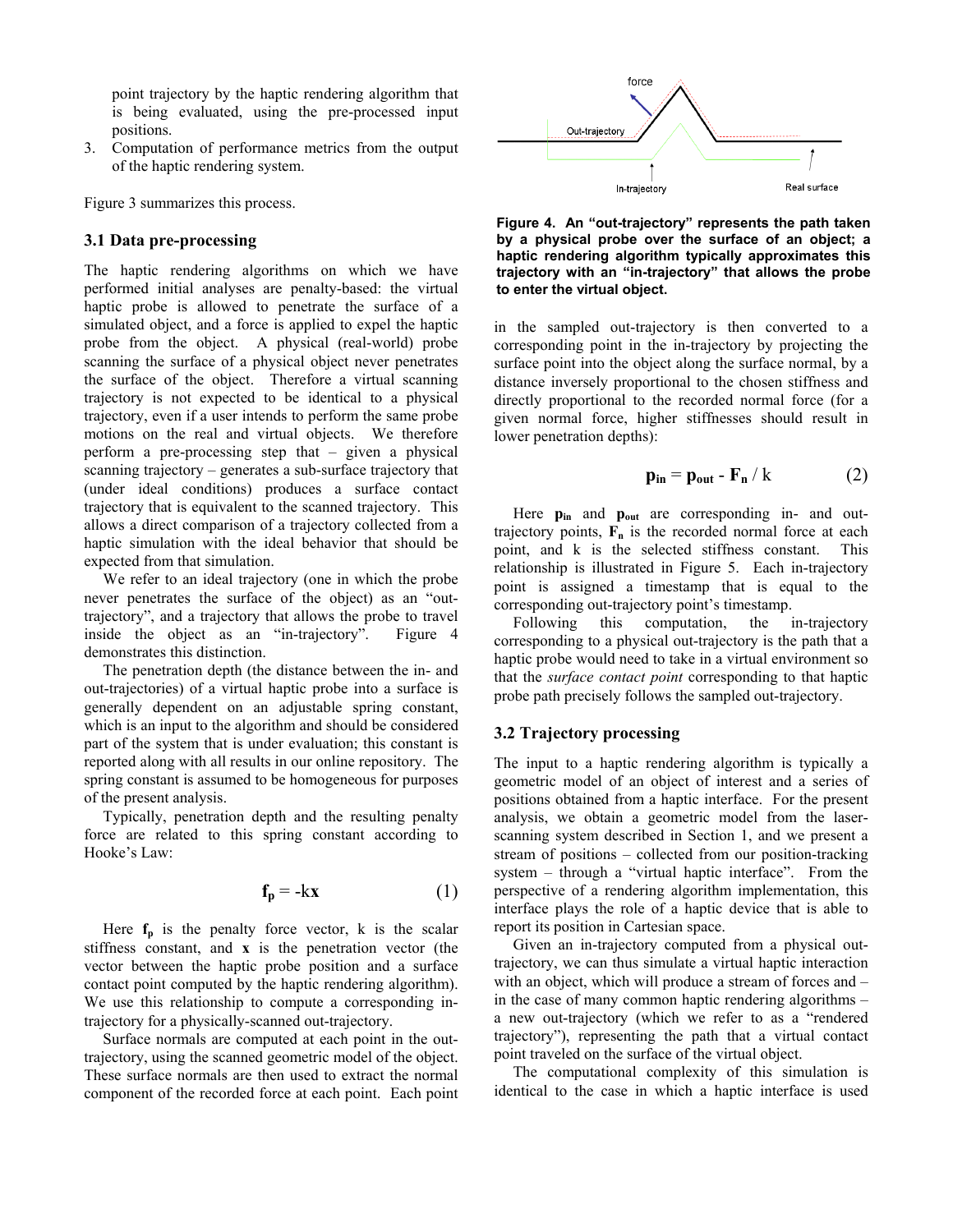

**Figure 5. Computation of an in-trajectory point from a sampled out-trajectory point.** 

interactively, allowing assessment of computational performance in addition to algorithm output.

## **3.3 Metric extraction**

Each time an in-trajectory is fed through a haptic rendering algorithm, producing a stream of forces and surface contact point locations, we collect the following evaluation metrics:

• *Output force error:* the difference between the forces produced by the haptic rendering algorithm and the forces collected by the force sensor. This is summarized as a root-mean-squared Euclidean distance, i.e.:

$$
e = \frac{1}{N} \sum_{i=1}^{N} \left\| \vec{F} p_i - \vec{F} r_i \right\|
$$
 (3)

 Here N is the number of samples in the out-trajectory,  $\mathbf{Fp}_i$  is the physically-scanned force at sample *i* and  $\mathbf{Fr}_i$ is the rendered force at sample *i*. This metric is referred to as "RMS Force Error" in Section 4. The physically-scanned forces have been resampled to align in time with the position samples.

- *Output position error:* the difference between the surface contact point position produced by the haptic rendering algorithm and the physically sampled outtrajectory. This can also be summarized as a rootmean-squared Euclidean distance, although we have found that it is more valuable to collect the cases that exceed a threshold instantaneous error, representing "problematic" geometric cases.
- *Computational cost:* the mean, median, and maximum numbers of floating-point operations required to a compute a surface contact point and/or penalty force and the floating-point operation count for the complete trajectory. While this is not a truly platformindependent measure of computational complexity, it scales well among CPU speeds and is roughly proportional to computation time on a particular CPU.

We do not present these metrics as a comprehensive representation of haptic rendering performance, rather we present them as examples of immediately-useful data that can be extracted using our data collection system, data repository, and offline processing approach. We anticipate that future work and future contributions by the haptics community will expand the set of available metrics and assess their correlations to the perceptual quality of haptic environments.

# **4. EXPERIMENTS AND RESULTS**

We used the analyses discussed in Section 3 to conduct four experiments that attempt to quantify and compare haptic rendering algorithms. Specifically, we explored:

- 1. The relative accuracy and computational cost of a haptic proxy algorithm and a rendering scheme based on voxel sampling.
- 2. The impact of simulated friction on the accuracy of haptic rendering and the use of ground truth data for friction identification.
- 3. The impact of mesh resolution on the accuracy of haptic rendering.
- 4. The impact of force shading on the accuracy of haptic rendering.

For consistency, these analyses have all been performed using the same model (a scanned plastic duck) and input trajectory (see Figure 6), which is available in the online repository.

These results are presented as examples of analyses that can be derived from our data sets, and their generalization to a wider variety of rendering algorithms, models, and trajectories is left for future work and is the primary goal of our online repository.

#### **4.1 Proxy-based vs. voxel-based rendering**

Our approach was used to compare the computational cost and force errors for a public-domain implementation [1] of the haptic proxy (god-object) algorithm [15] and a voxelbased rendering scheme [16], and to assess the impact of voxel resolution on rendering accuracy. This analysis does not include any cases in which the proxy provides geometric correctness that the voxel-based rendering could not; i.e. the virtual haptic probe never "pops through" the model.



**Figure 6. The model and scanned trajectory used for the experiments presented in section 4.**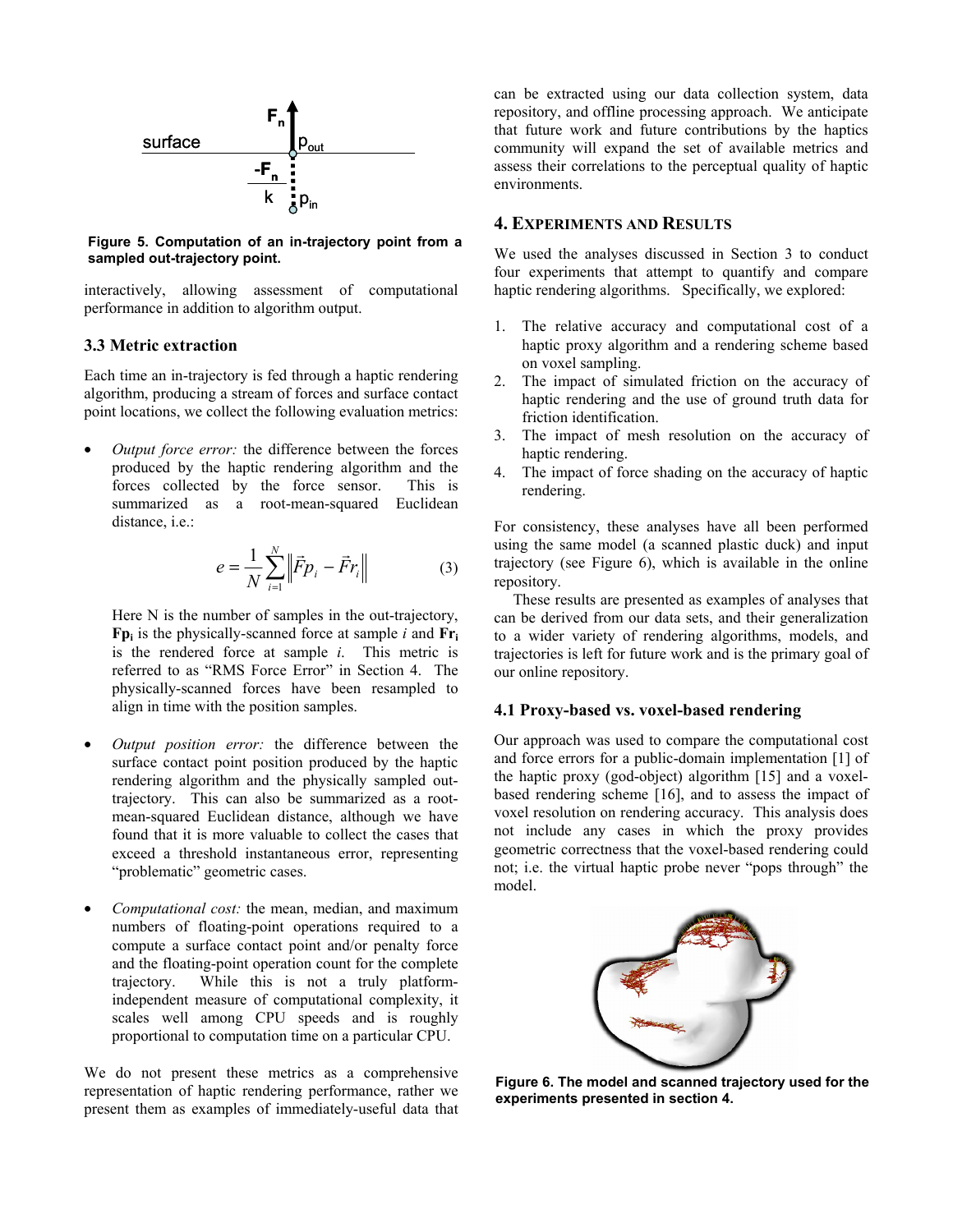| <b>Algorithm</b> | <b>Voxel resolution</b> | <b>RMS</b> force error (N) | <b>Floating-point ops</b> | Init time (s) | <b>Memory (MB)</b> |
|------------------|-------------------------|----------------------------|---------------------------|---------------|--------------------|
| voxel            | 22<br>ے ر               | .136                       | 484K                      | 0.27          |                    |
| voxel            | -64                     | .130                       | 486K                      | ل 1 .         | 8.0                |
| proxy            | N/A                     | .129                       | 10.38M                    | 0.00          | 0.0                |

**Table 1. Accuracy and cost of haptic rendering using proxy- and voxel-based rendering schemes.** 

Voxel-based rendering was performed by creating a fixed voxel grid and computing the nearest triangle to each voxel center. The stored triangle positions and surface normals are used to render forces for each voxel through which the probe passes.

Results for the proxy algorithm and for the voxel-based algorithm (at two resolutions) are summarized in Table 1, including the computational cost in floating-point operations, the initialization time in seconds (on a 1.5GHz Pentium), and the memory overhead. We observe that the voxel-based approach offers comparable force error and a significant reduction in floating-point computation, at the cost of significant preprocessing time and memory overhead, relative to the proxy (god-object) approach. It should be noted that analysis of this particular trajectory does not capture the fact that the proxy-based approach offers *geometric* correctness in many cases where the voxel-based approach would break down. We will discuss this further in section 5.

## **4.2 Friction identification and evaluation**

Our approach was used to evaluate the impact of simulated friction on the accuracy of haptic rendering, using a publicdomain implementation [1] of the friction-cone algorithm [17]. This analysis also demonstrates the applicability of our approach for identifying rendering parameters – in this case a friction radius – from ground-truth data.

This analysis uses the friction cone algorithm available in CHAI 3D (version 1.31). The in-trajectory derived from the physical-scanned (raw) trajectory is fed to CHAI for rendering, and the resulting forces are compared to the physically-scanned forces. The coefficient of dynamic friction is iteratively adjusted until a minimum error between the physical and rendered forces is achieved. Static (stick-slip) friction was not considered for this analysis.

Results for the no-friction and optimized-friction cases are presented in Table 2, including the relative computational cost in floating-point operations. We observe that the trajectory computed with friction enabled contains significantly lower force-vector-error than the nofriction trajectory, indicating a more realistic rendering, with only a slightly higher computational cost.

| <b>Friction radius (mm)</b> | <b>RMS</b> force error (N) | <b>Flops</b> |
|-----------------------------|----------------------------|--------------|
| $0.0000$ (disabled)         | 0.132                      | 10.4M        |
| 0.3008                      | 0.067                      | 10 RM        |

**Table 2. Rendering accuracy with and without simulated dynamic friction.** 

## **4.3 Impact of mesh resolution**

Our approach was used to assess the impact of varying mesh resolution on the accuracy of haptic rendering. This is a potentially valuable application of our data, since mesh resolution is often varied to trade off performance for accuracy for specific applications, and the use of ground truth data will allow application developers to select minimal models that meet application-specific accuracy bounds.

The haptic proxy algorithm was provided with an intrajectory and with eight versions of the duck model, each at a different tessellation level. The results for each resolution are presented in Table 3 and Figure 7. We observe that the error is fairly stable for a large range of resolutions between 1000 and 140000 triangles, and increases sharply for lower resolutions.

# **4.4 Impact of force shading**

The analysis presented in Section 4.3 was repeated with force shading [18] enabled, to quantify the impact of force shading on the accuracy of rendering this trajectory. Force shading uses interpolated surface normals to determine the direction of feedback within a surface primitive, and is the haptic equivalent of Gouraud shading.

Results are presented in Figure 7, along with the results assessing the impact of model size on rendering accuracy. We observe that for a large range of model sizes – between 1k and 10k triangles, a typical range for object sizes used in virtual environments – force shading significantly reduces the RMS force error for rendering our duck model. Note that the impact of force shading is related to the curvature

| <b>Model size</b> | <b>Flops</b> | <b>RMS</b> force | <b>Relative</b> |
|-------------------|--------------|------------------|-----------------|
| (kTri)            |              | error $(N)$      | error           |
| 0.2               | 9.7136M      | 0.085            | 9.92            |
| 0.5               | 10.361M      | 0.031            | 3.55            |
|                   | 9.7921M      | 0.031            | 3.61            |
| $\overline{3}$    | 10.380M      | 0.022            | 2.61            |
| 6                 | 10.560M      | 0.022            | 2.61            |
| 9                 | 10.644M      | 0.015            | 1.80            |
| 64                | 10.064M      | 0.013            | 1.51            |
| 140               | 9.2452M      | 0.009            | 1.00            |

**Table 3. Rendering accuracy of the duck model at various mesh resolutions, computed using the proxy algorithm. "Relative error" is computed as a fraction of the error obtained using the maximum-resolution model.**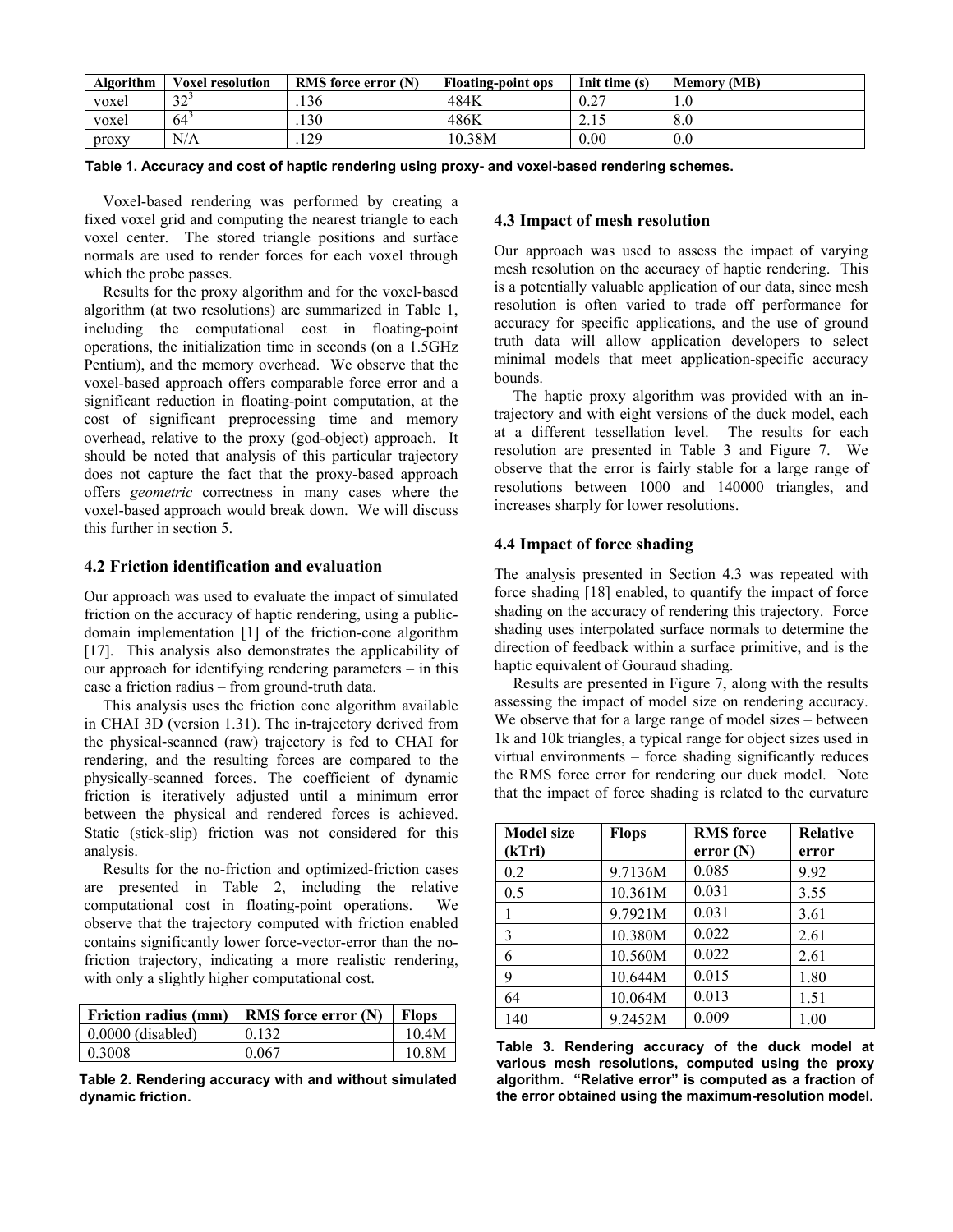

**Figure 7. Impact of mesh size (logarithmic on the x-axis) and force shading on RMS Force Error (y-axis) for our duck model, rendered with the proxy algorithm.**

of the object being rendered, and an object with smoothlyvarying curvature (like our duck model) is expected to benefit significantly from force shading.

## **5. DISCUSSION**

We have provided a series of "ground truth" data sets for haptic rendering, acquired with a novel scanning paradigm that allows force and position data to be acquired during a natural, human-driven scanning motion. We have also presented an approach for preprocessing this data to make it suitable as input for a variety of haptic rendering algorithms, and we have provided a series of example analyses that demonstrate our approach's ability to quantitatively assess haptic rendering systems.

A key application of these data and analyses is to assess the accuracy of a particular haptic rendering system and to approximately bound the difference between the forces experienced by a user through a haptic interface and the forces the user would experience performing the same interactions with a real object. This analysis can also be used to compare haptic rendering algorithms more objectively: if one algorithm consistently produces a lower force error relative to a real data set than another algorithm, it is objectively "more realistic" by our metrics. In this context, our ground truth data set and preliminary analysis techniques may play a role in haptics similar to the role played by [19] in stereo computer vision.

This approach has an application not only in evaluating published rendering systems, but also in debugging individual implementations. Debugging haptic rendering systems is often difficult relative to debugging other computer systems, due to the hard-real-time constraints, the nondeterminism introduced by physical devices, and the difficulty of reliably replicating manual input. Our approaches and our data sets allow a developer to periodically test a haptic rendering system via a series of objective evaluations, and thus rapidly identify problems and isolate the changes that caused them.

We have also provided an objective series of input data that can be used to evaluate the *computational performance* of an algorithm. In this context, our data sets and analyses provide a "haptic benchmark", analogous to the rendering benchmarks available to the graphics community, e.g. 3DMark (Futuremark Corp). Computational performance of a haptic rendering system can vary significantly with input, but it is difficult to describe and distribute the input stream used to generate a performance analysis result. By providing a standard data series and a set of reference results, we present a performance benchmark that authors can use to describe algorithmic performance. This is particularly relevant for objectively presenting the value of optimization strategies for rendering and collision detection whose primary value may lie in performance improvements. Performance results are still dependent on the platform used to generate the results, but this information can be reported concisely along with results.

The analyses presented here have focused primarily on "force correctness", with the ultimate metric of algorithmic correctness being the accuracy of output forces relative to ground truth forces. However, the use of standardized, prerecorded haptic input data is also suited to assessing the *geometric* correctness of rendering algorithms, and for identifying anomalous cases that cause incorrect behavior in haptic rendering systems.

For example, figure 8 illustrates a problematic geometry that can be captured by our analysis approach. In this case, for certain stiffness values and angles of extrusion (i.e. "bump sharpness"), the surface contact point produced by the proxy algorithm becomes "stuck" on the bump, producing an incorrect trajectory that misrepresents object geometry. Our approach allows a rapid evaluation of this geometry using a variety of synthetic models and a variety of algorithmic parameters (friction values, stiffnesses), allowing quantification of such problematic cases for particular renderer implementations. These cases are very difficult to reliably isolate when a user and physical device are in the debugging loop.

Our current approach and available data sets, however, suffer from significant limitations. While a direct comparison of an algorithm's output forces to ground truth forces is expected to correlate to some degree with perceptual realism, it is not nearly a comprehensive metric. Furthermore, algorithmic performance and even results are expected to vary somewhat when collected with a user and a physical device in the loop, and no set of reference data can completely capture all possible cases that may have particular impacts on various rendering algorithms. Despite these limitations, we propose that a standard approach to haptic rendering analysis and standard data series will significantly enhance the quality and objectivity of haptic rendering system evaluation. In the following section, we will discuss future work and planned